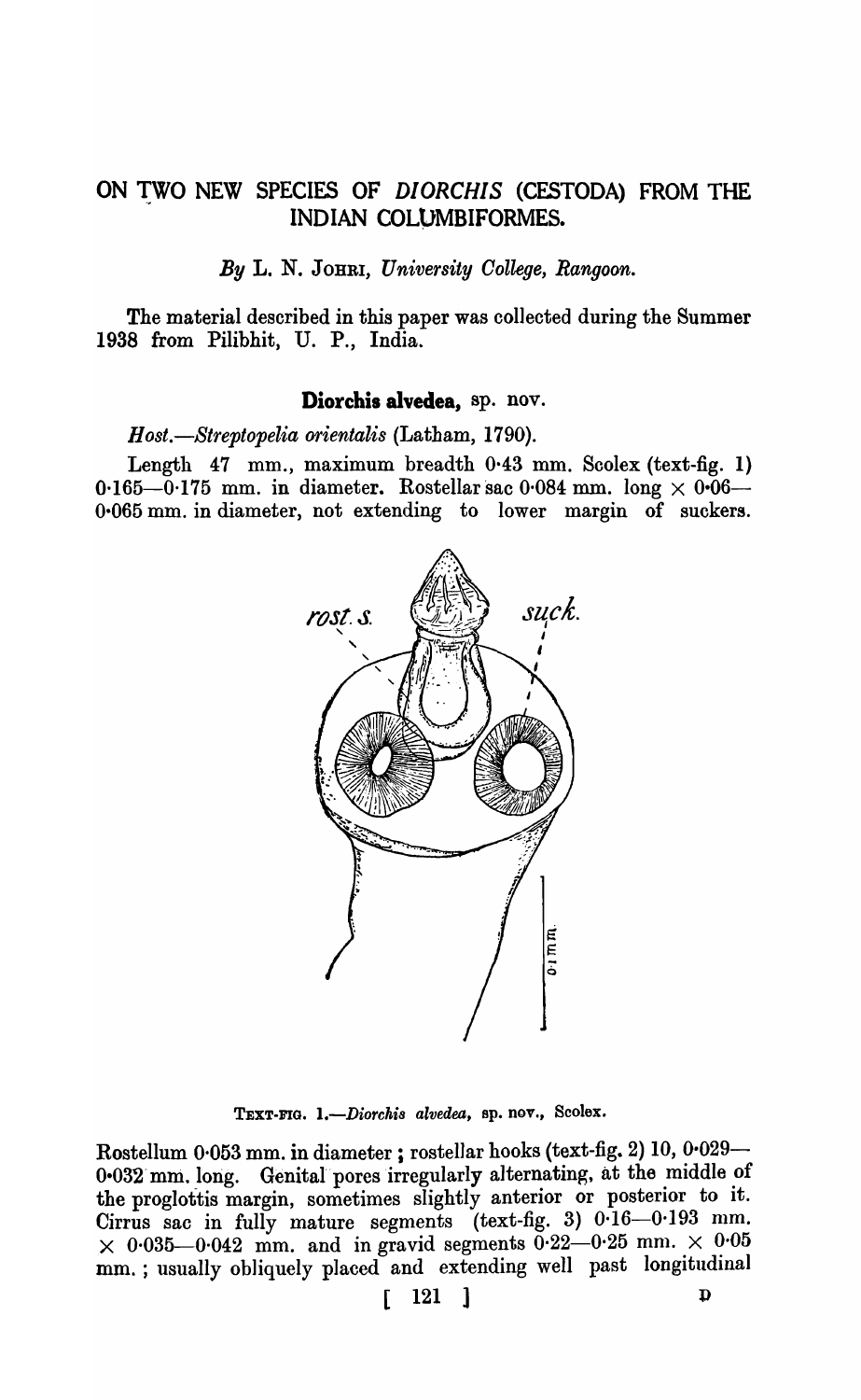excretory vessel, up to middle or even a little more of proglottis breadth.<br>Cirrus is studded with numerous spines. External and internal Cirrus is studded with numerous spines.



TEXT-FIG. *2.-Diorchi8 alvedea,* ap. nov., Rostellar hooks.

vesiculae seminalis present, more prominent in gravid segments. Testes,  $0.047-0.07$  mm. in diameter; are also located out of longitudinal excretory vessel. From the study of all available mature segments, it is concluded that the position of the testes varies greatly as shown in Table '1.

### TABLE 1.

|                    |                             | Percentage |                       |          |
|--------------------|-----------------------------|------------|-----------------------|----------|
| $\mathbf{1}$ .     | စေ                          | or         | or<br>∙∘<br>$\circ$ . | 26.5     |
| 2.                 | $\bullet$ o,                | or         | $\cdot^\circ$         | $22 - 4$ |
| 3.                 | $\bullet$ $\circ$ $\bullet$ |            |                       | 18.3     |
| $\boldsymbol{4}$ . | $^{\circ}$ e o              | or         | DО                    | 14.22    |
| 5.                 | $\circ$                     |            |                       | 10·11    |
| $6\phantom{1}6$    | $\circ$                     | or         | ີ໐                    | 4.08     |
| 7.                 | °°,                         |            | (Hymenolepis type)    | 4.08     |
|                    |                             |            |                       |          |

Variation in position of testes.

 $-$ , Genital pore; o, Ovary;  $\bullet$ , Testis.

Vagina opens into genital cloaca ventral to cirrus sac. Receptaculum seminis present. Uterus develops as a simple (more or less spherical) sac, usually in the form of two spherical portions side by side, separated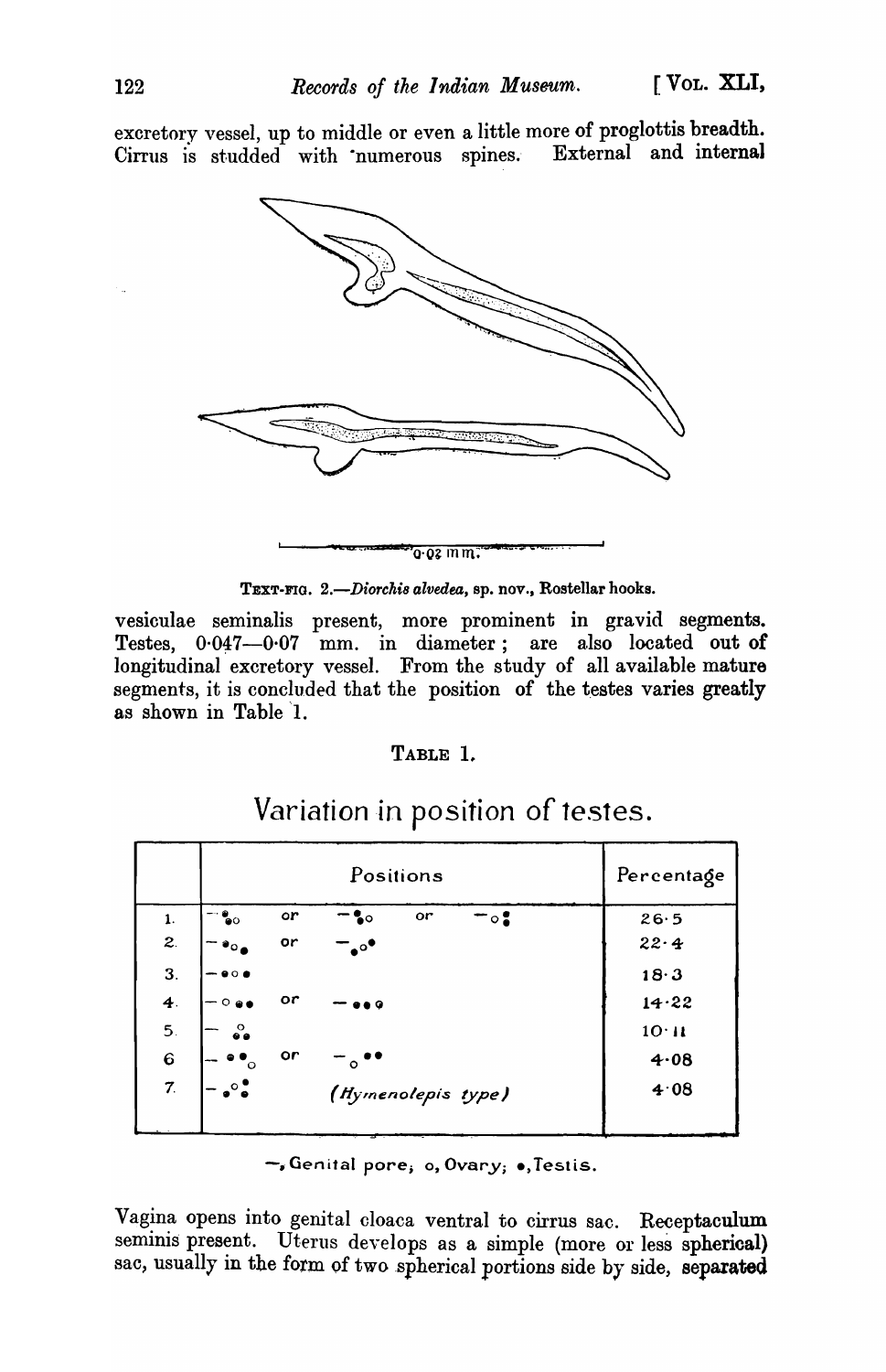by a central portion, extending the whole breadth of the segment beyond longitudinal excretory vessels. In some segments, the uterine extensions are placed anterior and posterior to each other. Eggs 0.015-0.02 mm.  $\times 0.012 - 0.013$  mm., onchosphere 0.01-0.012 mm.  $\times 0.007 - 0.008$  mm.



TEXT-FIG. 3.-Diorchis alvedea, sp. nov., Mature proglottis.

*Rernarks.-All* species of the genus *Diorchis,* so far as are known to the author, are listed in Table 2. The markedly different sizes of the rostellar hooks differentiate groups  $A$ ,  $B$ , and  $D$  from the present form. In group C,  $1/0.6$  produces a significant difference in shape: this excludes D. *jacobii* Fuhrmann 1932, D. *excentricus* Mayhew 1925, D. *nyrocae*  Yamaguti 1935, *D. acuminata* Clerc 1903, and *D. lintoni*, nom. nov. (D. *acuminata* Linton 1927). Of the remainder, the failure of the cirrus sac to extend to the midline of the proglottis, separates D. *acuminata* (Clerc 1902) LUhe 1910, and D. *ransomi,* nom. nov. (D. *acuminata*  Ransom 1909). The literature belonging to D. acuminata (Clerc 1902) is unfortunately not at the disposal of the author: the species is, however, recorded from the hosts other than the present one. *D. microcirrosa* Mayhew 1929 has larger eggs, testes confined within longitudial excretory vessels or at most not extending beyond them, and a slightly difierent shape of the rostellar hooks. In Group E the larger size of the cirrus sac distinguishes, D. *spiralis* Szpotanska 1931, and the extension of the cirrus sac to the aporal margin  $D$ . longicirrosa Meggitt 1927. For the reception of the form under dicussion, therefore, a new species must be created, for which the name D. *alvedea* is proposed.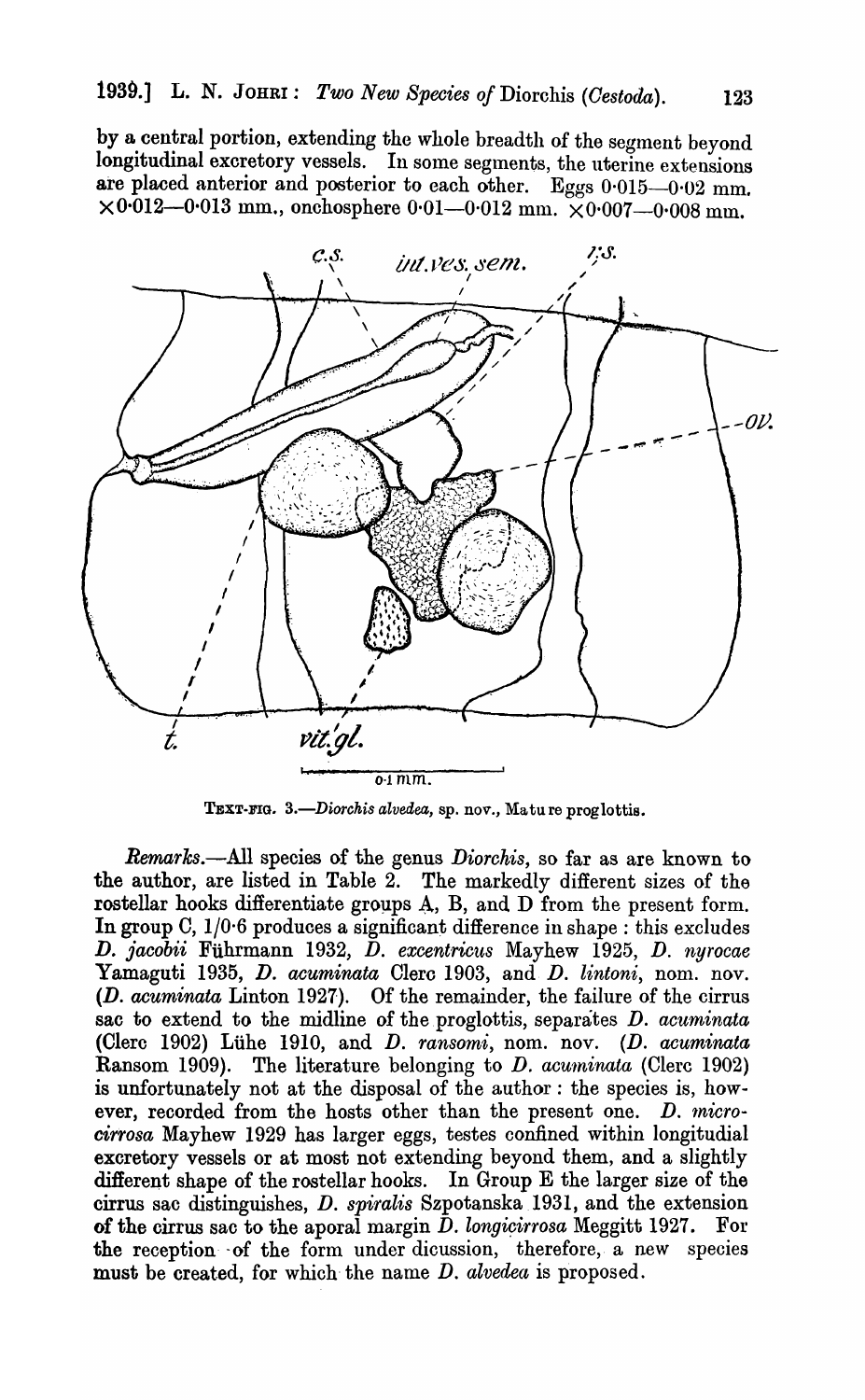*Diorckis* Clerc 1903.

|              | Species.                                                   |                      |                     | Rostellar<br>hooks (in $\mu$ ). | Distance between<br>Total length of Ros-<br>point and guard of<br>tellar hook.<br>Rost. hook. | Cirrus sac extent.                                                                                    | Cirrus sac<br>length (in $\mu$ ). |
|--------------|------------------------------------------------------------|----------------------|---------------------|---------------------------------|-----------------------------------------------------------------------------------------------|-------------------------------------------------------------------------------------------------------|-----------------------------------|
| $\mathbf{A}$ | magnicirrosa Moghe & Inamdar 1934                          |                      |                     | 60                              | 1/3.2                                                                                         | Over $\frac{1}{2}$ prog.                                                                              | $\mathbf{r}$                      |
|              | americana Ransom 1909                                      | $\bullet$ $\bullet$  | $\bullet$ $\bullet$ | $65 - 66$                       | $1/2.7 - 3.0$                                                                                 | Over $\frac{1}{2}$ prog.                                                                              | 250-300                           |
|              | bulbodes Mayhew 1929                                       | $\bullet$ $\bullet$  | $\bullet\; \bullet$ | $65 - 70$                       | 1/2.83                                                                                        | $\frac{1}{2}$ prog.                                                                                   | $\mathbf{?}$                      |
|              | <i>flavescens</i> (Krefft 1871)                            | $\bullet$            | $\bullet$ $\bullet$ | 68                              | $1/3.0 - 3.27$                                                                                | $\frac{1}{2}$ or over $\frac{1}{2}$ prog                                                              | 270-350                           |
|              | <i>inflata</i> (Rudolphi 1819)                             | $\bullet$            | $\bullet\;\bullet$  | 73                              | $1/2.6 - 3.0$                                                                                 | Over $\frac{1}{2}$ prog.                                                                              | <sup>?</sup>                      |
| $\mathbf{B}$ | visayana Tubangui & Masilungan 1937<br>spinata Mayhew 1929 | $\ddot{\phantom{0}}$ | $\bullet$ $\bullet$ | $48 - 50$<br>$46 - 48$          | 1/4.1<br>1/3.0                                                                                | Over $\frac{1}{2}$ prog.<br>$\frac{1}{2} \cdot \frac{3}{4}$ prog., often to<br>aporal excretory vess. | 280-400<br>$\mathbf{?}$           |
| $\mathbf C$  | jacobii Führmann 1932                                      | $\ddot{\bullet}$     | $\bullet$ $\bullet$ | 23                              | 1/2.75                                                                                        | less than $\frac{1}{2}$ prog.,<br>past 1. ex. vess.                                                   | $\mathbf{r}$                      |
|              | excentricus Mayhew 1925                                    | $\bullet$ $\bullet$  | $\bullet$ $\bullet$ | $26 - 31$                       | $1/5 - 3$                                                                                     | just past 1. ex. vess.                                                                                | $\mathbf{r}$                      |
|              | nyrocae Yamaguti 1935                                      | $\ddot{\phantom{a}}$ | $\bullet\bullet$    | 27                              | 1/4.2                                                                                         | $\frac{1}{2}$ prog. (by figure)                                                                       | 120-140                           |
|              | acuminata Clerc 1903                                       | $\ddot{\phantom{0}}$ | $\bullet$ $\bullet$ | $27 - 39$                       | 1/2.8                                                                                         | less than $\frac{1}{2}$ prog.                                                                         | 150-160                           |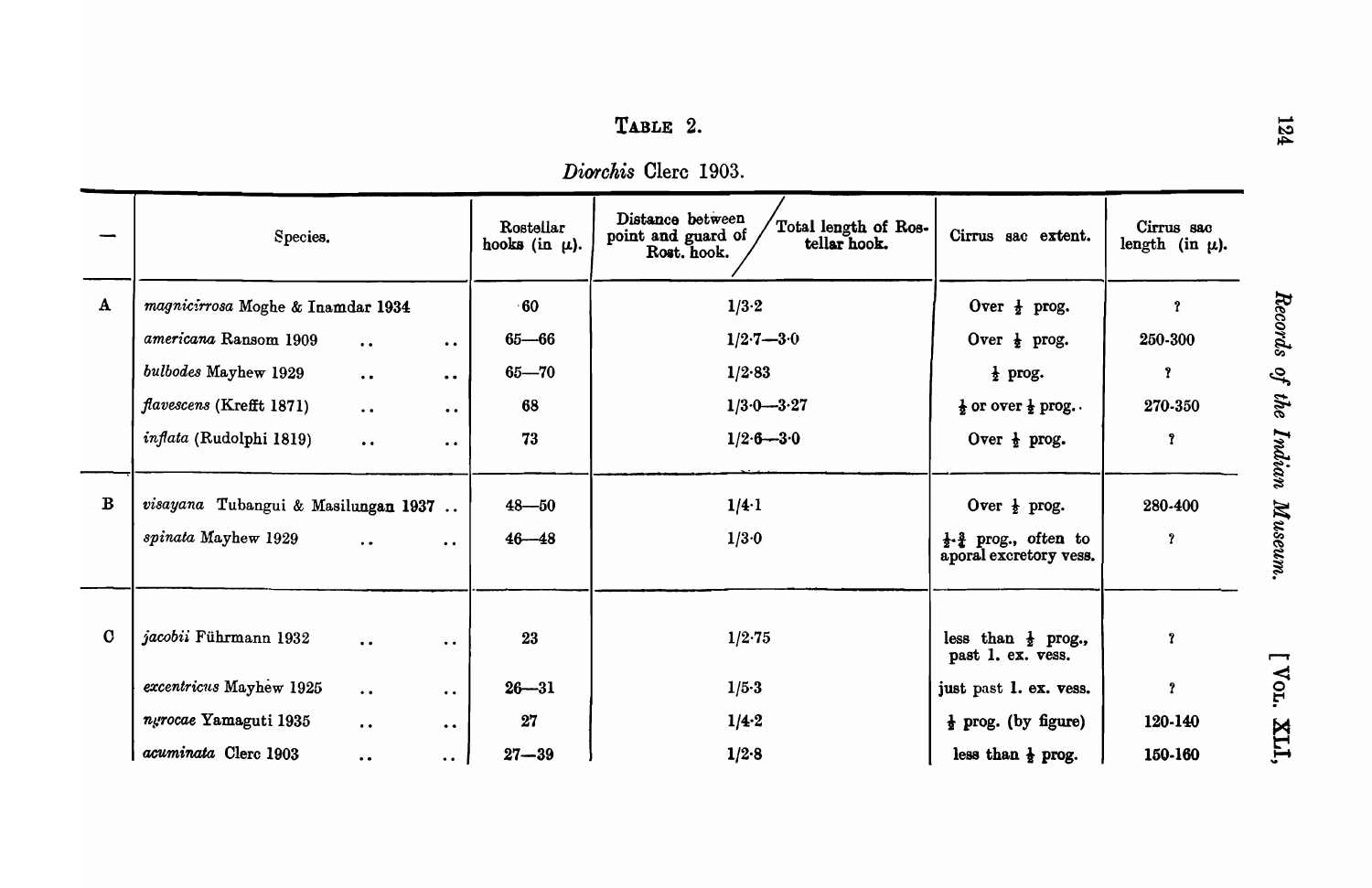|             | <b>Lühe 1910</b><br>$, \, \cdot$                      | $\ddot{\phantom{a}}$<br>$\bullet$ $\bullet$   | $27 - 39$ | 1/3.0         | $\frac{1}{3}$ prog.                                                                                                   | 150-160                                             |
|-------------|-------------------------------------------------------|-----------------------------------------------|-----------|---------------|-----------------------------------------------------------------------------------------------------------------------|-----------------------------------------------------|
|             | (Clerc 1902a)<br>, ,                                  | $\bullet$ $\bullet$                           | <b>?</b>  | 1/3.4         | Ÿ.                                                                                                                    | ?                                                   |
|             | ransomi, nom. nov. pro D. acuminata Ran-<br>som 1909. |                                               | 38        | $1/3 \cdot 1$ | not reaching $\frac{1}{2}$ prog.                                                                                      | 180-280                                             |
|             | lintoni, nom. nov. pro D. acuminata Linton<br>1927.   |                                               | 50        | 1/4.7         | not reaching $\frac{1}{2}$ prog.<br>(by fig.)                                                                         | $\ddot{\textbf{?}}$                                 |
|             | microcirrosa Mayhew 1929                              | $\ddot{\phantom{a}}$ .<br>$\bullet$ $\bullet$ | $29 - 32$ | 1/3.2         | $\frac{1}{2}$ prog.                                                                                                   | $\overline{\mathbf{?}}$                             |
| D           | parviceps (Linstow 1872)                              | $\bullet$ $\bullet$<br>$\bullet\; \bullet$    | 12        | 1/3.0         | $\frac{1}{4}$ prog.                                                                                                   | $\mathbf{?}$                                        |
|             | kodonodes Mayhew 1929                                 | $\ddot{\bullet}$<br>$\bullet$ $\bullet$       | 17        | 1/3.3         | not $\frac{1}{2}$ prog. to ap. ex.<br>$vesse$ 1 s<br>in early<br>at a later<br>stage of<br>develop-<br>stage<br>ment. | ?                                                   |
| ${\bf E}$   | longicirrosa Meggitt 1927                             | $\ddot{\phantom{a}}$ .<br>$\bullet$           | ?         | $\mathbf{r}$  | Over $\frac{1}{2}$ prog., to ap.<br>margin.                                                                           | 140-180 (mature<br>Segt.) 240-250<br>(Gravid Segt.) |
|             | spiralis Szpotanska 1931                              | $\bullet$ $\bullet$<br>$\bullet$ $\bullet$    | Î.        | $\mathbf{r}$  | $\bullet\bullet\bullet\bullet$                                                                                        | 400                                                 |
| $\mathbf F$ | alvedea, sp. nov.                                     | $\bullet$ $\bullet$<br>$\bullet$ $\bullet$    | $29 - 32$ | 1/3.61        | $\frac{1}{2}$ over $\frac{1}{2}$ prog. (ob-<br>lique disposition).                                                    | 160-193 (mature<br>Segt.) 220-250<br>(Gravid Segt.) |
|             | chalcophapsi, sp. nov.                                | $\bullet\, \bullet$<br>$\bullet$ $\bullet$    | $84 - 92$ | $1/1.9 - 2.0$ | # prog. touching ap.<br>ex. vessels.                                                                                  | 260-290                                             |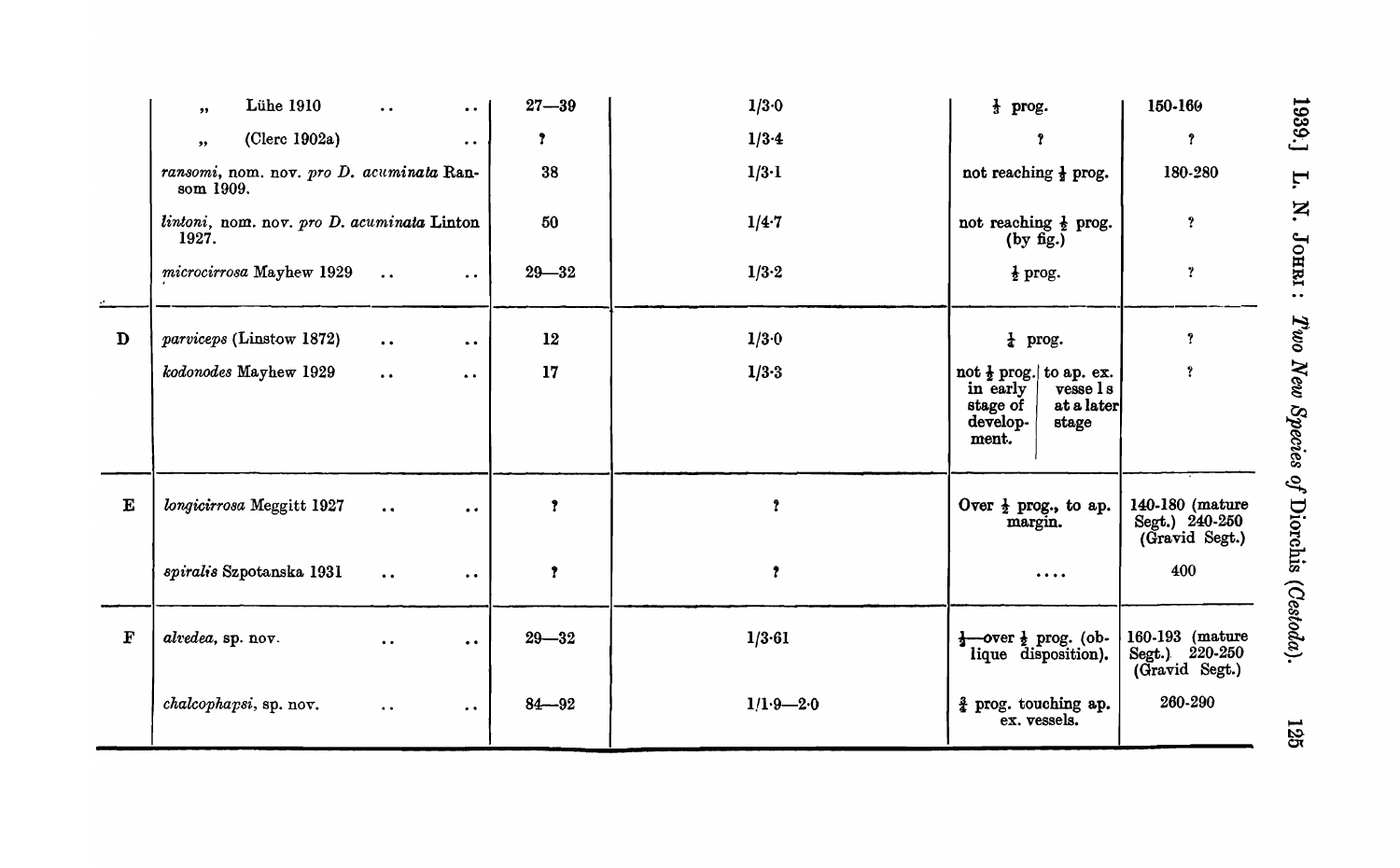## Diorchis chalcophapsi. sp. nov.

*Host.-Oltalcopkaps indica* (Linnacus, 1758).

Length 102 mm., maximum breadth 0.5 mm. Scolex (text-fig. 4 nearly globular, slightly elongated, 0.205 mm. in maximum diameter



TEXT-FIG. *4.-Diorckis chalcophapsi,* sp. nov., Scolex.

Rostellum cylindrical when protruded, usually broader at the base than at tne tip,  $0.136$  mm. long and  $0.064-0.078$  mm. broad. Rostellar hooks (text-fig. 5) 8, 0·084-0·092 mm. long. Rostellar sac 0'178 mm. long and  $0.088$  mm in maximum diameter extending below the lower margin of the suckers. Suckers nearly spherical 0.076-0.1 mm. in diameter, unarmed and situated at the anterior border of the scolex. Genital pore at the anterior part of the proglottis margin. Cirrus sac  $0.26-0.29$  mm.  $\times 0.043-0.048$  mm. crossing ventral longitudinal excretory vessel and extending up to or touching aporal excretory vessel, occupying usually anterior portion of the proglottis (text-fig. 6).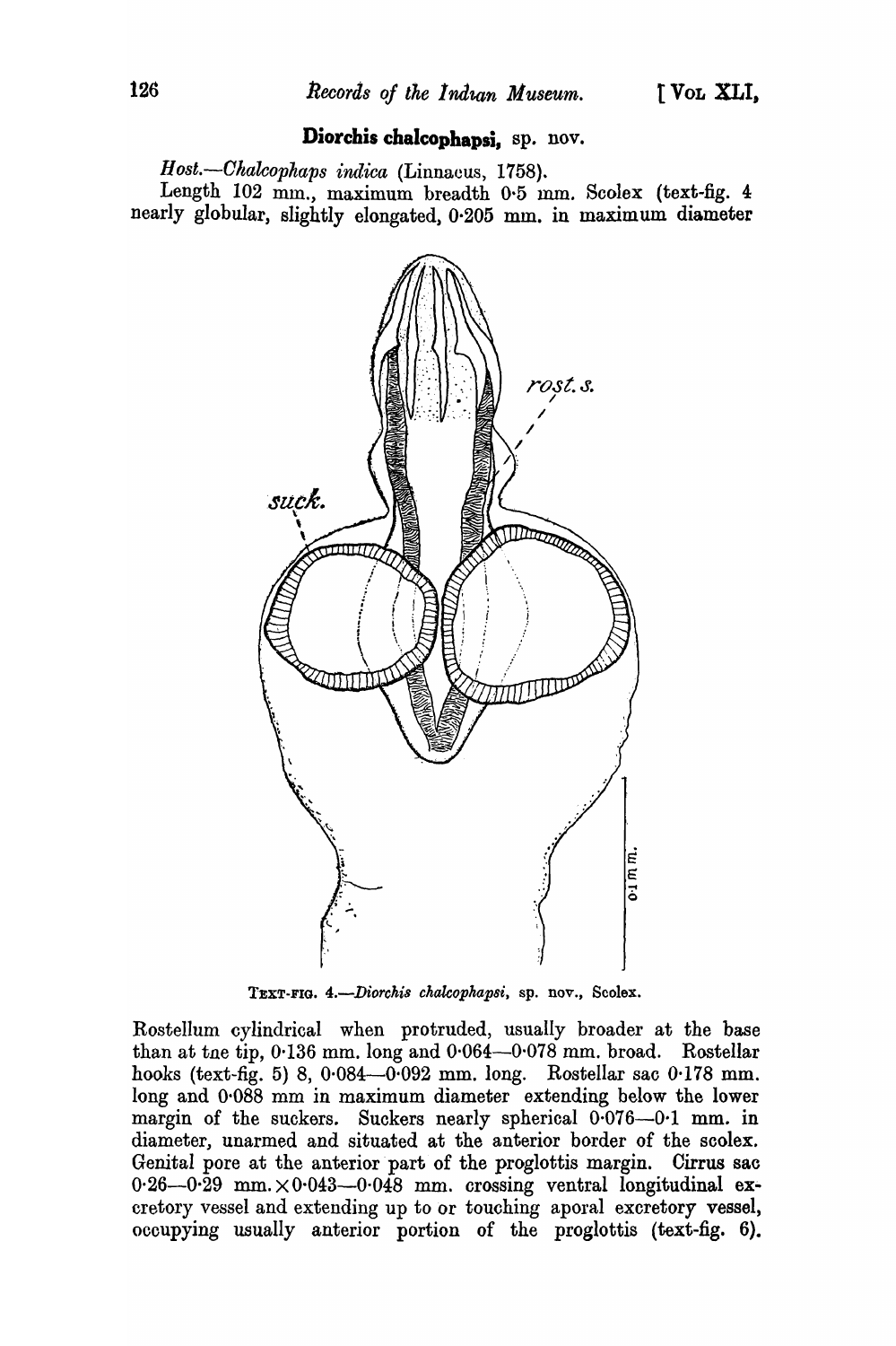Cirrus sac armed, when protruded it can be distinguished into two regions: the basal one is slightly swollen and the terminal one is



TEXT-FIG. 5.-Diorchis chalcophapsi, sp. nov., Rostellar hooks.

elongated. Internal vesicula seminalis very well developed, 0·105-0·125 mm.  $\times$  0.03-0.042 mm. Testes 0.045-0.058 mm. in diameter, are separated from each other, and the early stages of ovary and vitelline gland begin their development in the intervening area. Ovary usually



TEXT-FIG. 6.-Diorchis chalcophapsi, sp. nov., Mature proglottis.

bilobed with each limb extending towards the testis or a portion of it coming actually underneath it. A vitelline gland is placed posterior to ovary, and is often distinguished with 2-3 small lobes. A small shell gland is in between the ovary and vitelline gland. The uterus is an irregularly branched sac extending beyond the longitudinal excretory vessels. The eggs are not fully formed, hence the details are not clear.

The present form is easily distinguished from all other species of the genus as detailed in Table 2 and therefore it is necessary to create a new species, *Diorchis chalcopkapsi,* for its reception.

Consultation of the literature on D. *acuminata* (Clerc 1902) revealed discrepancies: Linton (1927) described a species from *Marila americana* (Anseriformes) with rostellar hooks 50  $\mu$  long, in shape (text-fig. 7) and the distance between point and guard of rostellar hook/total length of the rostellar hook, being equal to  $1/4.7$ ; and a length of 176 mm. These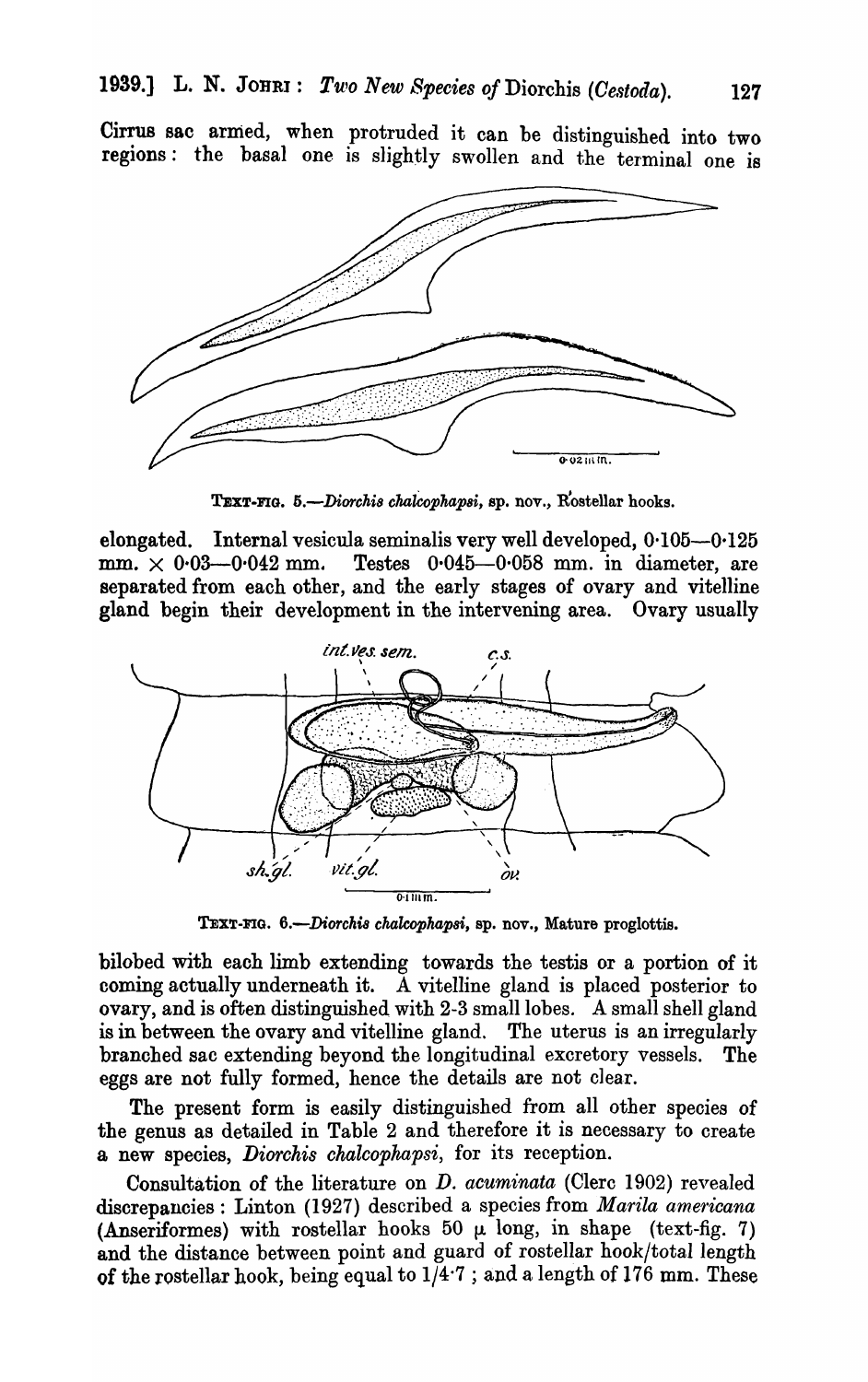characters fall without the limit of variability and the form, therefore, can not be included in *D. acuminata.* The size and the shape of the



TEXT-FIG. 7.-Diorchis lintoni, nom. nov. *(Diorckis acuminata* Linton 1927). Rostellar hook.

rostellar hooks, and the extent of cirrus sac (Table 2) differentiate it from the remaining species. It is, therefore, necessary to create for it a new species for which I propose the name, D. *lintoni.* 

As has already been suggested by Fuhrmann (1932), Clerc's original species is probably a confusion of two species, that recorded by Ransom (1909) was 35 mm. long, has rostellar hooks 38  $\mu$  long with a distinct guard, cirrus sac 180-280  $\mu$ , and an extensive ovary: gravid segments were not present, host-*Fulica americana* (Ralliformes) ; that recorded by Clerc was 80 mm. long, rostellar hooks 27-39  $\mu$  long with or without a guard cirrus sac 150-160  $\mu$ , and ovary occupying very little space, hosts-*Anas crecca, Anas strepera* (Anseriformes) and *F'ulica atra,* (Ralliformes). Assuming Führmann's suggestion to be correct, it appears to the writer that there are two distinct species:

- (a) Rostellar hook 38  $\mu$  long, with guard, cirrus sac 180-280  $\mu$ long. Hosts--Ralliformes.
- (b) Rostellar hook 27  $\mu$  long, with or without guard, cirrus sac 150-160  $\mu$  long. Hosts-Anseriformes.

It should be noted that (1) in the measurement  $27-39$   $\mu$ , the larger figure is an increase of approximately  $50\%$ . It is difficult to believe that hooks of such a size should vary to such an extent,  $(2)$  the cirrus sac of the smaller form without gravid segments, is distinctly longer than that of the larger form with gravid segments; (3) that, assuming Clerc's figure to be reliable, there is a discrepancy in the shape of the rostellar hooks. There is no evidence for assuming the characters of species  $(b)$  correlated together but, in view of Ransom's desoription of a form investigated by him, it is a plausible assumption. The writer pending a re-examination of Clerc's original material suggests that two species be recognised, D. *ransomi* and D. *acuminata* (Clerc 1902). The larger size and the different shape of the rostellar hooks differentiate, D. *ransomi* from D. *microcirrosa* Mayhew 1929, and D. *acuminata* (Clerc 1902a) from *D: jacobii* Fuhrmann 1932. Clerc's paper (1902a) is not available and his figure can not, therefore, for the present be reconciled with either of the two descriptions.

#### EXPLANATION OF LETTERING IN TEXT FIGURES.

*c. s., cirrus sac; int. ves. sem., internal vesicula seminalis; ov.,* ovary;  $r. s.,$  receptaculum seminis; rost. s., rostellar sac; sh. gl., shell gland; *suck.*, sucker; *t.*, testis; *vit. gl.*—vitelline gland.